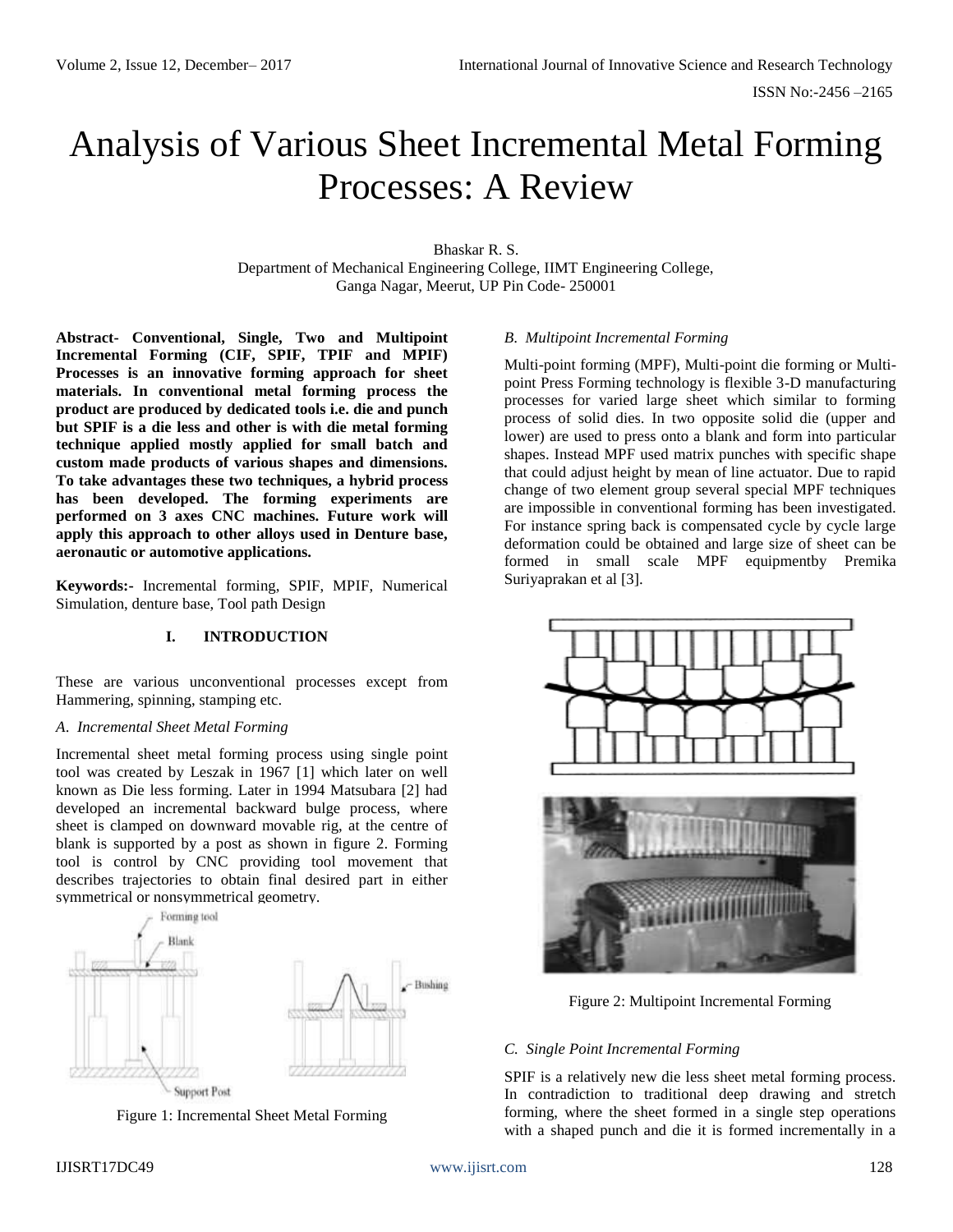multi-pass procedure using a single point, rotating tool pin with a spherical tip MB silva et al [4].

Figure 3 presents the basic components of the process (i) the sheet metal blank (ii) The blank Holder (iii) the backing plate and (iv) the rotating single point forming tool.

Main process parameters in SPIF are: tool radius, sheet thickness, drawing angle ψ and downward step size per revolution. In case of multistage operations the strategies of forming direction in subsequent forming steps (inwards- up and outwards-down) also plays an important role.



Figure 3: **.** Single Point Incremental Forming

Figure 2 shows the component of SPIF which has backing plate, blank holder, forming tooland some important parameters explain later in the next chapter. In this no die support is used

The incremental sheet forming mainly divided into three types, Single Point Incremental forming (SPIF), Incremental forming with counter tool and two point incremental forming (TPIF) which will explained later in the following section.



Figure 4: (a) Single Point Incremental Forming(b) Incremental Forming With Counter Tool (c) Two Point Incremental Forming (Partial Die) (d) Two Point Incremental Forming (Full Die)

Regarding SPIF there is some advantages as shown below [5].

- 1. Small force due to incremental nature of process;
- 2. Conventional CNC Machine can be used to perform ISF;
- 3. Final desired part produce directly from CAD file;
- 4. No positive or Negative die are requested;
- 5. Increasing Material formability;
- 6. Parts dimension can only be limited by machine tools;
- 7. Good surface finish quality;
- 8. The operation is quit and relatively noise free.

On the other hand there are some disadvantages included below [6].

- 1. SPIF takes longer forming time that conventional deep drawing process;
- 2. SPIF have less geometry accuracy specially at bending edges area and convex radius. Comparing to other Incremental process
- 3. Process is restricted by small size production batches;
- 4. To achieve vertical angle, it can only be by multistage strategies;
- 5. Spring back occurs even though it can be minimized by some correction algorithms;

## **II. APPLICATIONS**

Mostly incremental sheet metal forming application can split into two categories: Rapid Prototype for automotive industry. In the field of automobile, heat or vibration shield, reflective surface of headlights, solar oven and silencer housing for trucks are manufactured by incremental sheet metal forming.



Figure 5: (a) Heat and Vibration Shield for Automobile



Figure 5: (b) Reflective Surface of Head Light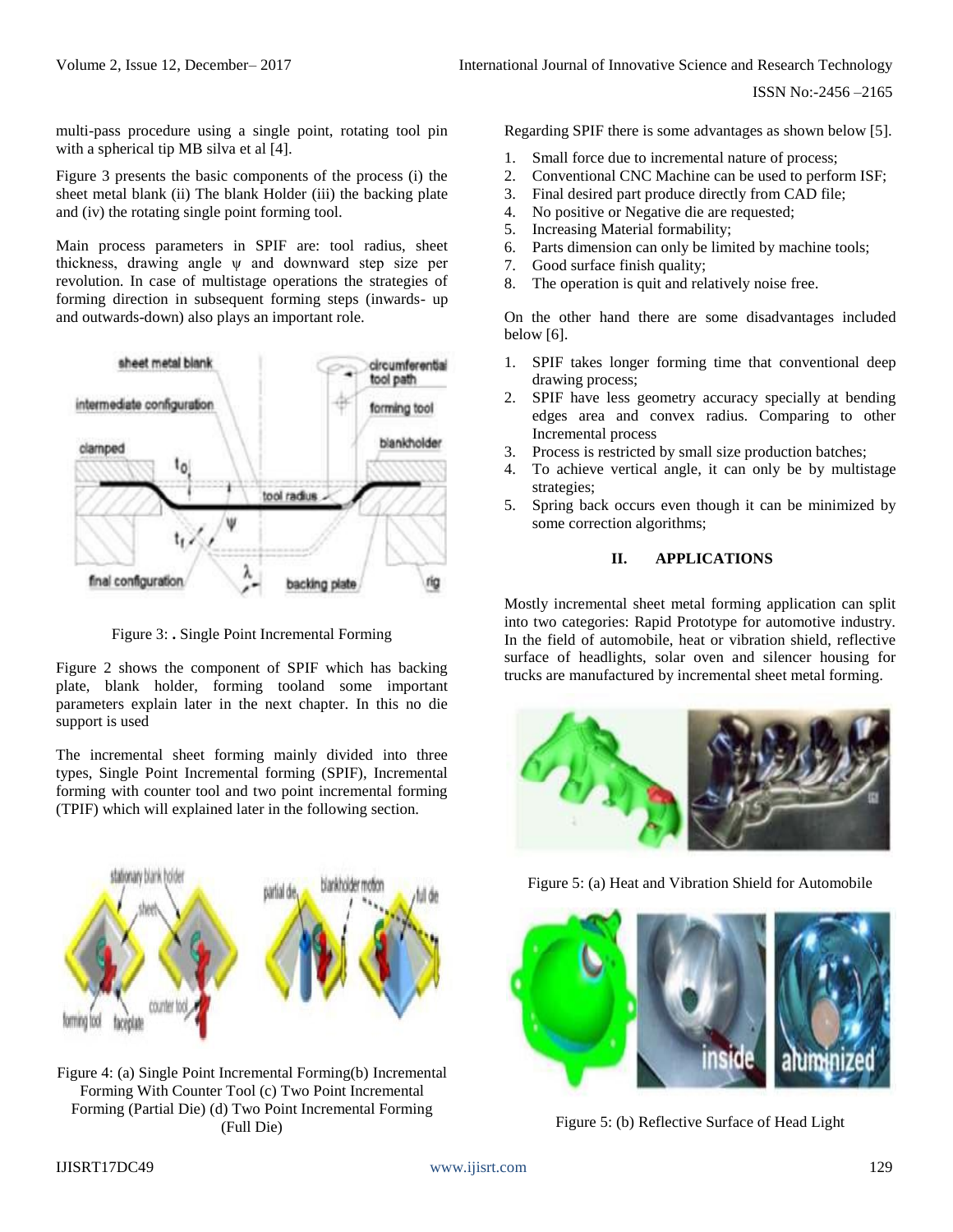

Figure 6 (a) Solar Oven



Figure 6 (b) Silencer Housing



Figure 6 (c) complete denture base

## **III. RESULT AND DISCUSSION**

In fig. (d) Shows the original denture base and the replicas made by SPIF technology from carbon and stainless steel. After forming, visual control is performed first and goal to detect potential defects and estimate surface finish. On the both plate the only problem identified was slight increase in roughness of internal surface in the zone of the maximum deformation. The rest of internal surface was smooth and without tool marks.

In hybrid process, the tested part has complex geometry. The corresponding tool path is presented in the fig. (d). The forming tool starts by forming the upper box having a 10 mm height and then it moves to the middle 10 mm cylinder to finally from the lower box. The overall height of the part is 30

mm. The spring back effect is less pronounced in the presence of the interpolator.



Figure 6 (d) Influence of the Elastomer Interpolator

## **IV. CONCLUSIONS**

This paper is fully demonstrates the capability and diversity of use of SIF technology. Here it was successfully applied in dentistry field for producing a metal base of complete denture, heat and vibration shield solar oven silencer housing etc. By applying reverse engineering CAD and CAM techniques, product and process design is done in an easy and effective way. Spring back is a difficult phenomenon due to nonlinearity and also that a small angular spring back could result in large deformations of the hole part and have the simulation software specially when deals with complicated geometries. From present study it is concluded that: (i) The SPIF process is a time consuming process. (ii) The greater deformation of sheet metal is possible in SPIF small tool size is preferred to get the required shape at the faster rate, but the possibilities of failure due to localized stress are bigger.

A new hybrid process combining the MPF and TPIF processes was investigated in this paper its feasibility was validated by using a prototype designed and realized by authors. Successful standard and complex products were successfully obtained by using this process. The main advantages of the MPIF are its great card saving especially for small batch or single production in addition to the wide range of products that could be manufactured by using this process. The main geometrical defect in the fabricated parts is dimples causes by the pin tips. Through the introduction of an elastomeric interpolation between the reconfigurable die and the sheet, this defect could be reduced and even eliminated. Future research will focus on the effect of the process on the enhancement of the geometrical accuracy and the forming limits. The numerical model will be also developed by the introduction of the appropriate damage law in order to predict the failure of the part.